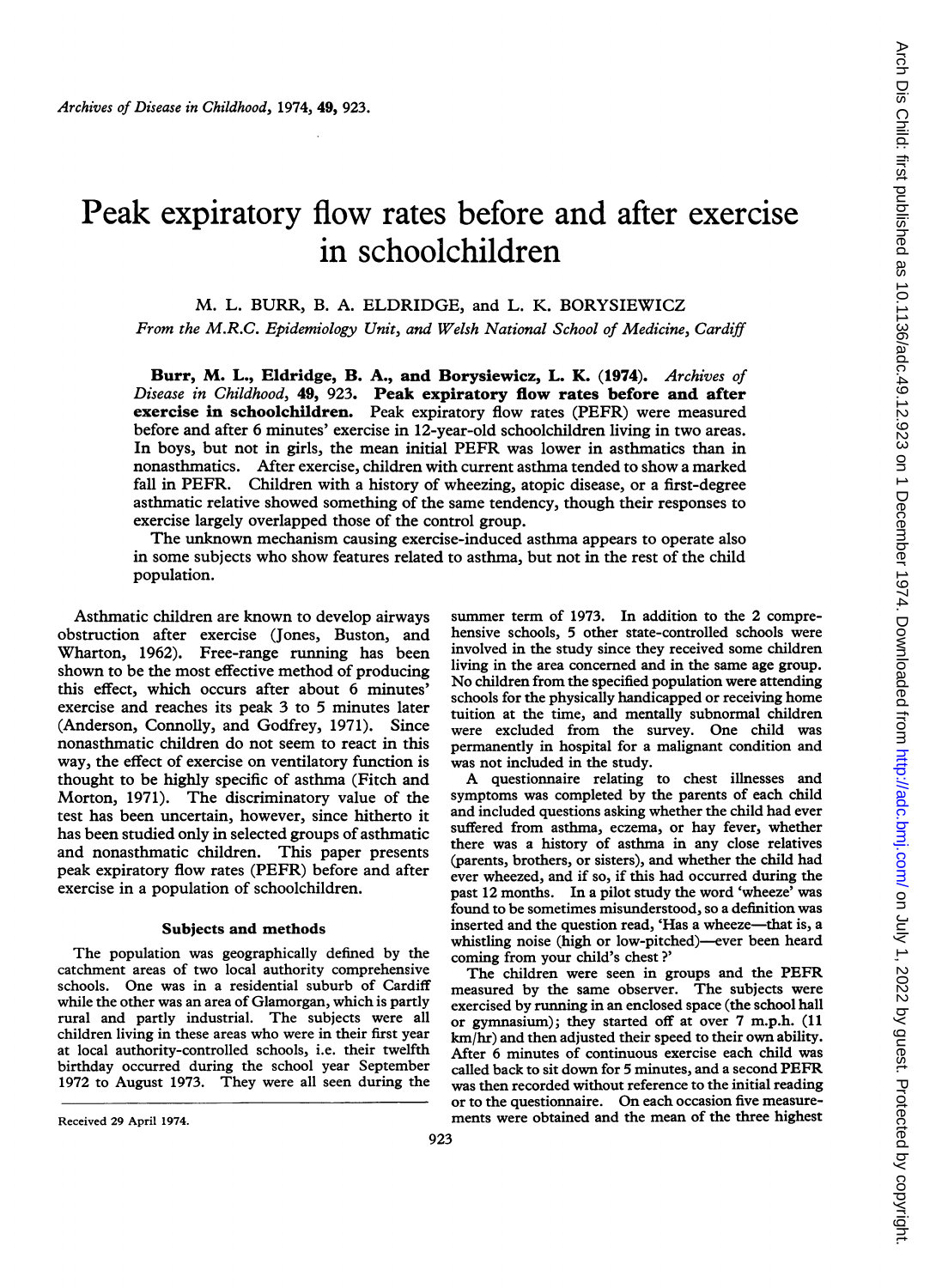readings taken as the actual value. Heights and weights of the children were also recorded.

At the time of the exercise 6 children had taken medication for asthma during the previous 5 hours. Since this may have affected their response, they were exercised again on a subsequent occasion when they had been without medication for at least 5 hours, and the exercise-effect calculated from the results obtained at that time.

### Results

The parents of one boy refused permission for him to take part in the survey because of his current asthma. 817 children (410 boys, 407 girls) were seen and gave an initial PEFR. 4 children were unable to run owing to orthopaedic conditions, and one child would not co-operate for the second test, so that <sup>a</sup> postexercise PEFR was obtained for 812 children (409 boys, 403 girls).

Children were considered to have current asthma when their parents stated that they had had the disease and had wheezed during the past 12 months. There were 22 boys and 11 girls in this group; if the one nonresponding asthmatic boy is added, the prevalence-rate was  $4.2\%$  (5.6% boys,  $2.7\%$  girls).

Table <sup>I</sup> shows the mean resting PEFR in the asthmatics and nonasthmatics. The asthmatic boys had lower rates than those without asthma  $(P < 0.01)$ , whereas the asthmatic and nonasthmatic girls had the same mean PEFR. In both sexes the asthmatics and nonasthmatics had comparable heights and weights. The regression equations of PEFR on height in the nonasthmatic subjects were as follows.

PEFR  $(l. / min) = 2.97 \times height$  (cm)-110.6 in boys.

PEFR  $(l./min) = 3.43 \times height$  (cm)-178.2 in girls.

 $(P < 0.001$  in each case).

The nonasthmatic children were further subdivided on the basis of their parents' answers to the questionnaire, so that the following 6 groups resulted.

(1) Current asthmatics (defined above).

(2) Other current wheezers, i.e. wheezing during the past 12 months but parents denied 'asthma'.

(3) Ex-wheezers, i.e. wheezing at some time but not in the past 12 months.

(4) Others with atopic history, i.e. never wheezed, but a history of eczema or hay fever.

(5) Others with family history, i.e. not in above groups, but with a first-degree asthmatic relative.

(6) All other children.

The <sup>5</sup> children for whom no postexercise PEFR was obtained all belonged to group 6.

The change in PEFR consequent upon exercise was expressed as the ratio (PEFR2/PEFR1)  $\times$  100, so that a ratio below 100 represents a fall. Table II shows the distribution of this ratio in the 6 groups of children. The mean ratios for boys and girls were not significantly different within any group, so they are combined. When the mean ratios of the first 5 groups are compared with that of the sixth group, significant differences emerge for current asthmatics, other current wheezers  $(P < 0.001)$ , ex-wheezers, and others with an atopic history ( $P < 0.05$ ). The children whose family history was their only distinguishing feature (group 5) had a mean ratio of  $96.0$ , which is not significantly different from that of group 6. Since each child appears only once in Table II, there are of course several children with a family history of asthma who are included in the first 4 groups.

The children with no relevant history are the only group for whom the distribution of this ratio is not skewed towards lower values. The variance of the ratio is least in these children, and the distribution

TABLE I

|                        | <b>Boys</b> |               | Girls       |               |
|------------------------|-------------|---------------|-------------|---------------|
|                        | Asthmatics  | Nonasthmatics | Asthmatics  | Nonasthmatics |
| No.<br>PEFR $(l./min)$ | 22          | 389           | 11          | 395           |
| Mean                   | 295         | 332           | 337         | 337           |
| SE<br>Height (cm)      | 11          | 3             | 17          |               |
| Mean                   | 147.8       | $149 - 1$     | 150.4       | 150.0         |
| SE.<br>Weight (kg)     | 1.8         | 0.4           | $2 \cdot 0$ | 0.4           |
| Mean                   | 40.8        | 40.5          | 43.5        | 41.8          |
| SE.                    | 2.0         | 0.4           | 2.4         | 0.5           |

Resting PEFR, heights, and weights of asthmatic and nonasthmatic children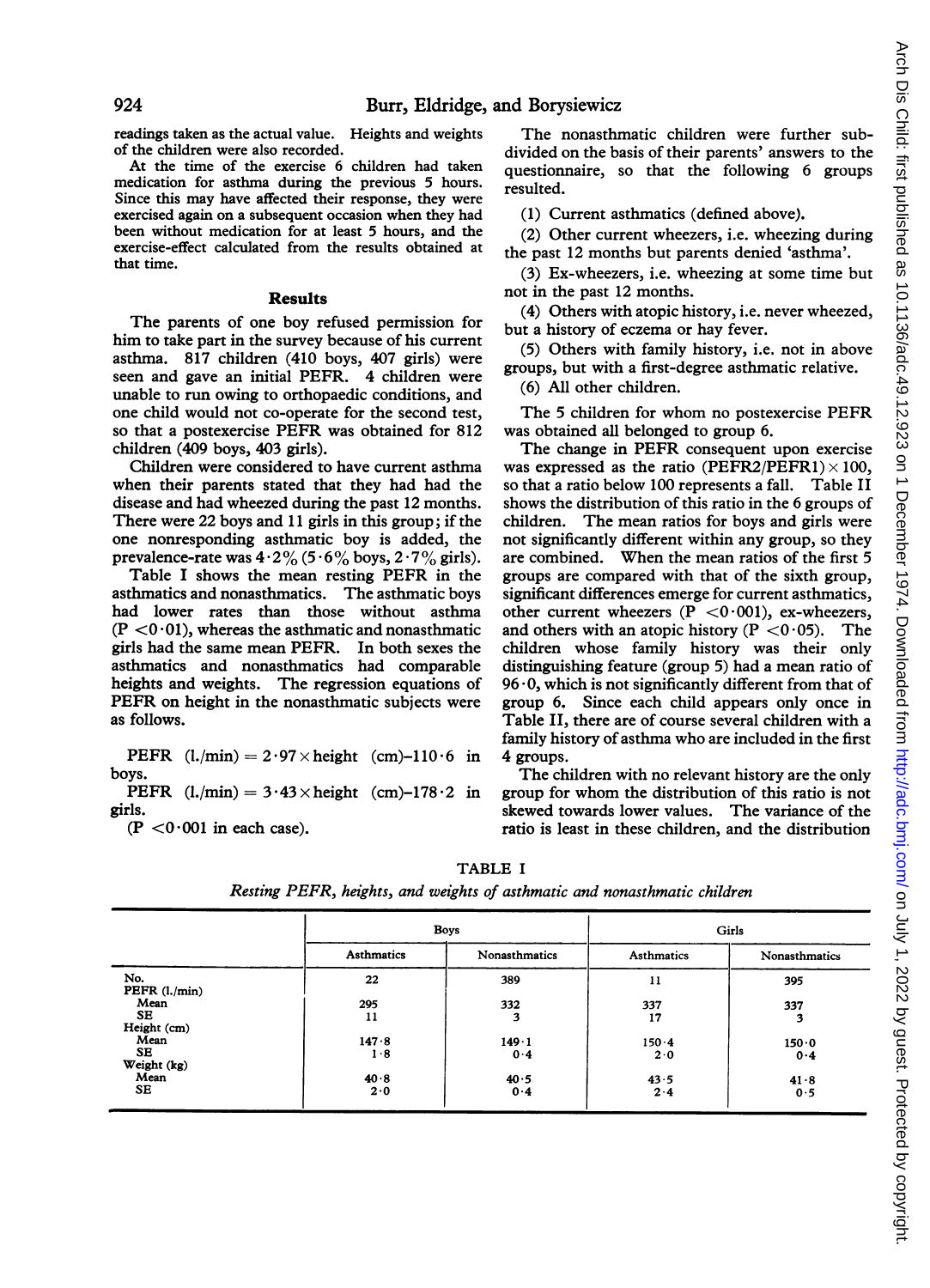$(PEFR2/PEFR1) \times 100$  Current Other current Ex-wheezers dtopic history family history All others Totals 120–125 | | | | | | | | | 2 | 3 115- 4 4 110- | | 1 | 1 | 1 | 1 | 4 | 8 105- 2 2 2 3 46 55 100- | | 7 | 11 | 10 | 15 | 115 | 158 95- 3 14 19 20 15 215 286 90- | 7 | 7 | 15 | 19 | 18 | 120 | 186 85- | 5 | 9 | 4 | 7 | 2 | 30 | 57 80- 7 3 4 5 3 7 29 75- <sup>1</sup> 4 <sup>1</sup> 3 9 70- <sup>1</sup> <sup>1</sup> 2 4 65- 2 <sup>1</sup> <sup>1</sup> 4 60- 3 <sup>1</sup> 4 55- <sup>1</sup> <sup>1</sup> 50- <sup>1</sup> <sup>1</sup> 45- <sup>1</sup> <sup>1</sup> 40- <sup>1</sup> <sup>1</sup>  $35-$ <br> $30-$ 30- <sup>1</sup> <sup>1</sup> Total 33 49 56 67 59 548 812 Mean ratio 79 \*5 92\*0 95 \*4 95 \*0 96\*0 97 \*5 96\*0 SD | 15-6 | 11-3 | 6-5 | 8-0 | 8-3 | 6-1 | 8-3

TABLE II Changes in PEFR after exercise

was very symmetrical around a mean of  $97.5$ , representing <sup>a</sup> slight fall in mean PEFR after exercise.

## Discussion

The survey was limited to children living in a specified area, within a single year of age, and attending state schools, other than the mentally subnormal. Only one child in the study population was not seen, giving a response rate of  $99.9\%$ , so that further selective bias was avoided.

The initial PEFRs of nonasthmatic boys and girls were comparable with each other and with those of asthmatic girls. The asthmatic boys had a lower mean value, however, which could not be explained by a difference in body-size since their heights and weights were similar to those of the nonasthmatics. Thus, whereas the asthmatic girls were not affected by their disease at rest, in the boys it appeared to depress the mean PEFR. This could be due either to a constant degree of airways obstruction or to a greater instability of the disease. The findings confirm previous reports that asthma tends to be more severe (as well as more common) in boys than in girls (Dawson et al., 1969).

Regression equations of PEFR on height are often used to calculate 'predicted PEFR' values. The equations obtained in this study are quoted as a means of obtaining predicted values for nonasthmatic 12 year olds; they cannot be compared

directly with those from surveys involving children in wider age groups.

The effect of exercise on airways resistance in asthmatics has been documented in several studies (Jones et al., 1962; McNeill et al., 1966; Fitch and Morton, 1971). It has been suggested as a basis for diagnosis as it is said to be a constant feature of the disease (Jones, Wharton, and Buston, 1963). In general these studies have been performed on children attending hospital, who tend to be the more severe cases of the disease. Furthermore, controls have usually been small selected groups of children. It has therefore been uncertain what the exercise response is in milder asthmatics and in the child population as a whole.

This survey confirms previous findings of an effect of exercise on lung-function in currently asthmatic children. On average, their PEFR fell substantially more than those of children with no relevant history, though some overlap occurred. It may be objected that the diagnosis was unsatisfactory, being based on the parents' statements that their children had the disease. The prevalence rates and sex ratio were similar to those reported from several other recent surveys, however, summarized by Williams and McNicol (1969), so that it seems unlikely that serious error has arisen in this way.

In any consideration of a disease which is thought to be clearly demarcated from the unaffected